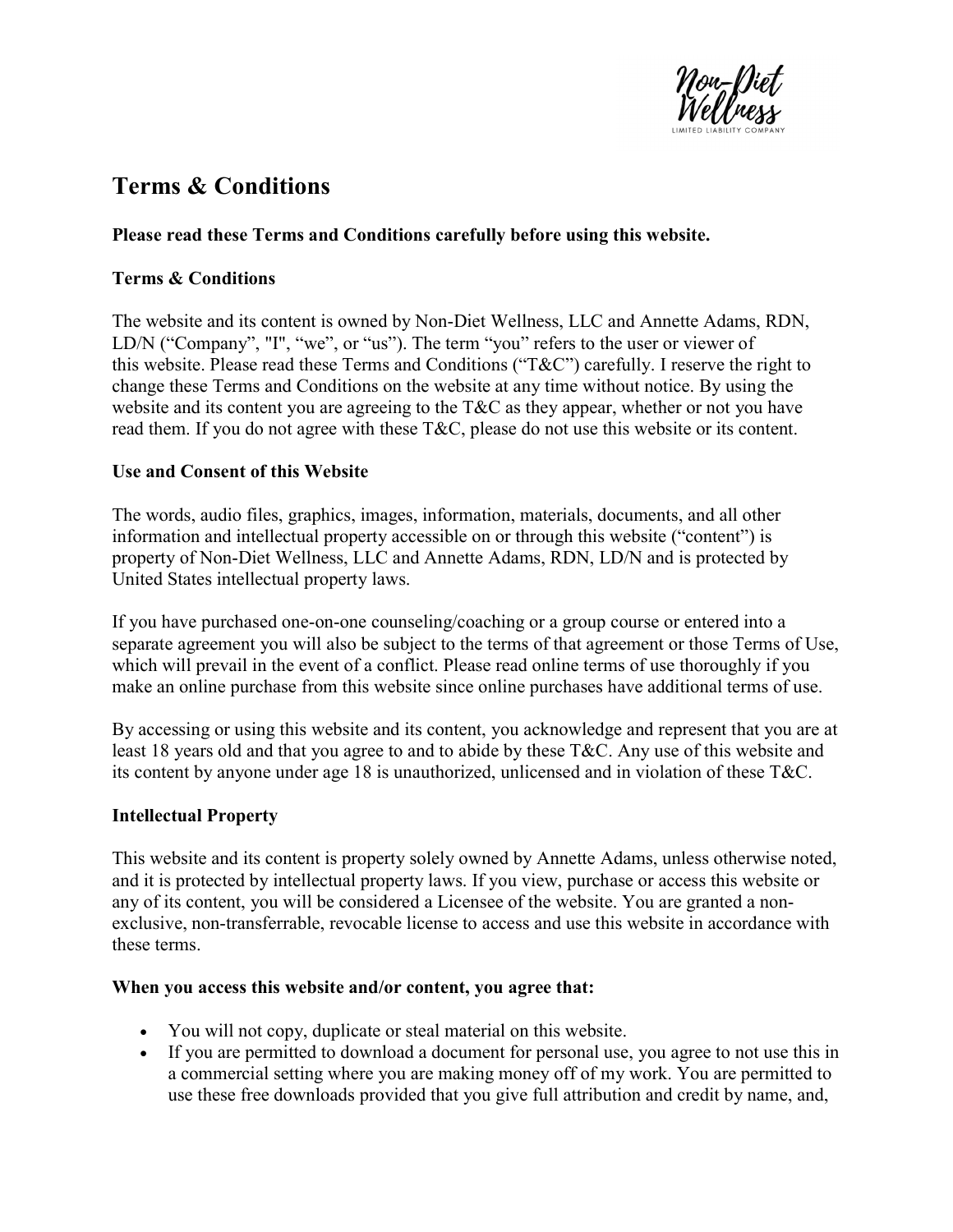

if used electronically, you must include the link back to the website page from which you obtained this download.

- You must ask and receive written permission before using any of this website content for your own business use or before sharing with others.
- I am granting you a limited license to enjoy this website and its content for your own personal use, not for your own business/commercial use or anything that makes you money.

## Cancellation & Refund Policy

You may cancel group nutrition classes such as the Intuitive Eating series within 14 days for a full refund. Please email for refunds and cancellation requests. One-on-one nutrition services have their own policies for cancellations and new clients will receive these and agree to these policies in writing prior to our first appointment.

## Privacy Policy

Your use of this website is subject to Annette Adams' Privacy Policy. Please review our Privacy Policy, which also governs this website and informs users of data collection practices.

#### Your License to the Company

If you choose to post or submit anything to this website such as comments, posts, photos, images or videos, etc. you are indicating and representing that that you are at least 18 years old and you are the owner of the comments/original words/image.

 If you choose to contribute a comment, photo, image or any other type of submission on this website, you are agreeing to allow us free use of this content which may include making it a part of this website and content. This also includes granting proprietary rights without compensation to you and without requiring further permission from you.

#### Request for Permission to Use Content

If you would like to obtain permission to use any of the content on this website, you must receive written permission before you publish or use any content. Requests can be made by sending an email to Annette@AnnetteAdamsRDN.com. If you do receive written permission to use content from this website, you agree that you will only use this content in the way(s) that was specified in writing and any deviance from the instructions in writing will be treated as if you had copied or stolen the content.

#### International Users

This website is controlled, operated and administered by Non-Diet Wellness, LLC and Annette Adams, RDN, LD/N from my office within the USA. If you access the website from a location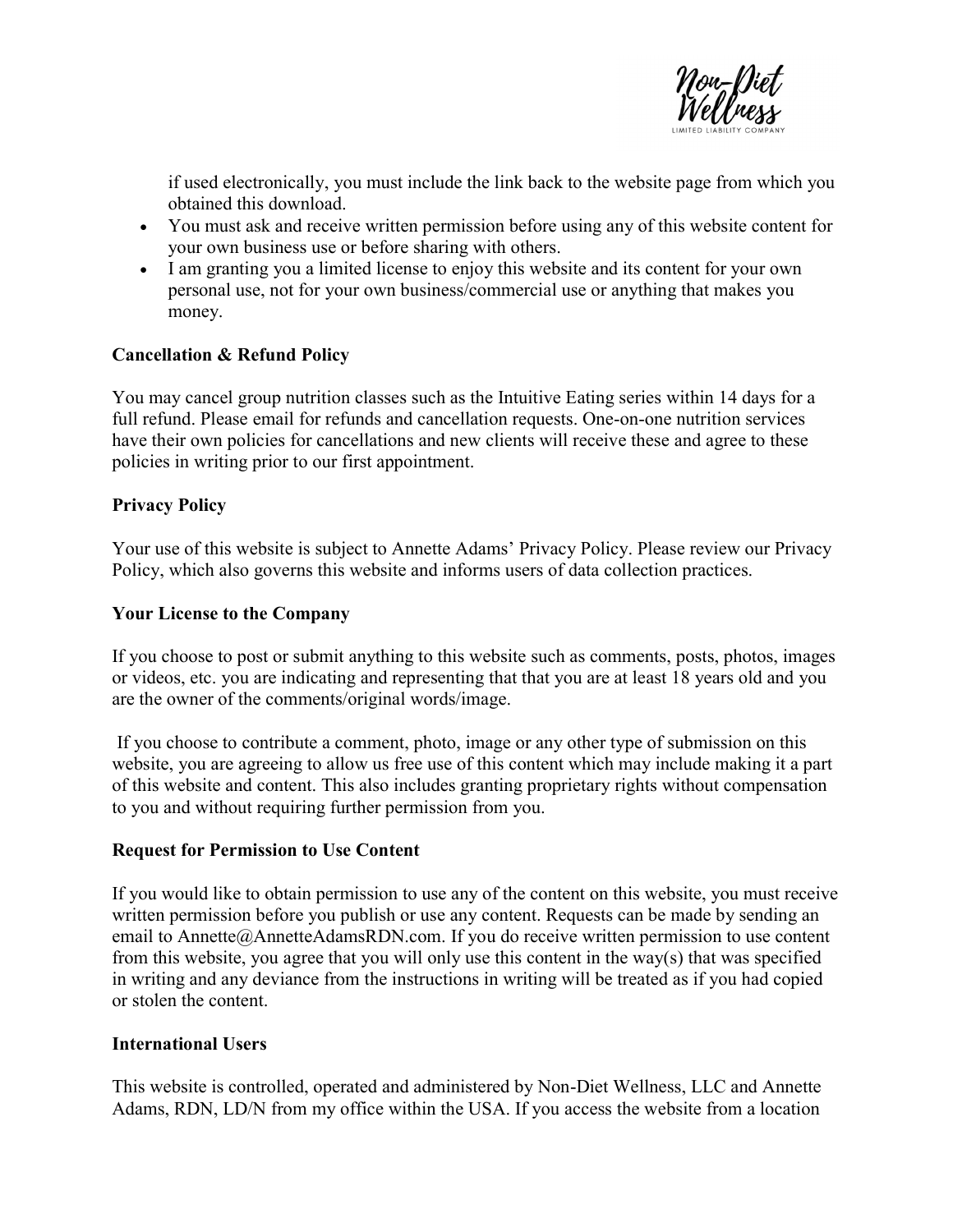

outside the United States, you are responsible for compliance with all local laws. You agree that you will not use the content accessed through this website in any country or in any manner prohibited by any applicable laws, restrictions or regulations.

#### Personal Responsibility and Assumption of Risk

As a Licensee, you agree that you are using the content on this website at your own risk and agreeing to use your common sense judgment. You agree and understand that you assume all risks and no results are guaranteed in any way related to this website and/or any of its content. This website and its content are merely to provide you with education and tools to help you make your own decisions about food and health. You are responsible for yourself and any actions or decisions you make about your health and nutrition are your own choices.

## Disclaimer

This website and its content are for informational and educational purposes only. Information on this website is not intended to diagnose or treat any medical condition. Any health or medicalrelated advice should not be considered to be a specific diagnosis or treatment plan for any individual situation. Use of the information contained herein does not constitute a client-clinician relationship and you are advised to seek advice and counsel from a medical provider.

#### Errors and Omissions

Every effort has been made to present you with the most accurate information, but because the nature of nutrition research is constantly evolving, Annette Adams cannot be held responsible or accountable for the accuracy of the content. I make no warranty or guarantee as to the accuracy, timeliness, performance or completeness of the information on our website. I assume no liability for errors or omissions on the website.

#### Links to Other Websites

I may provide links to other websites which may take you outside of this website or its content. I provide these links to you for you to have the ability to see other sources, research and information supporting content on this website. Any link included on this site does not imply my endorsement, sponsorship, or approval of that website or its owner. I do not endorse and I am not responsible for the opinions, statements, errors or omissions provided by these links referenced in my website or its content. I have no control over the contents of those websites and I do not accept responsibility for any loss or otherwise that may arise from your use of them. It is your responsibility to review the terms and conditions and privacy policies of those linked websites to confirm that you understand and agree with those policies.

#### Limitations on Linking